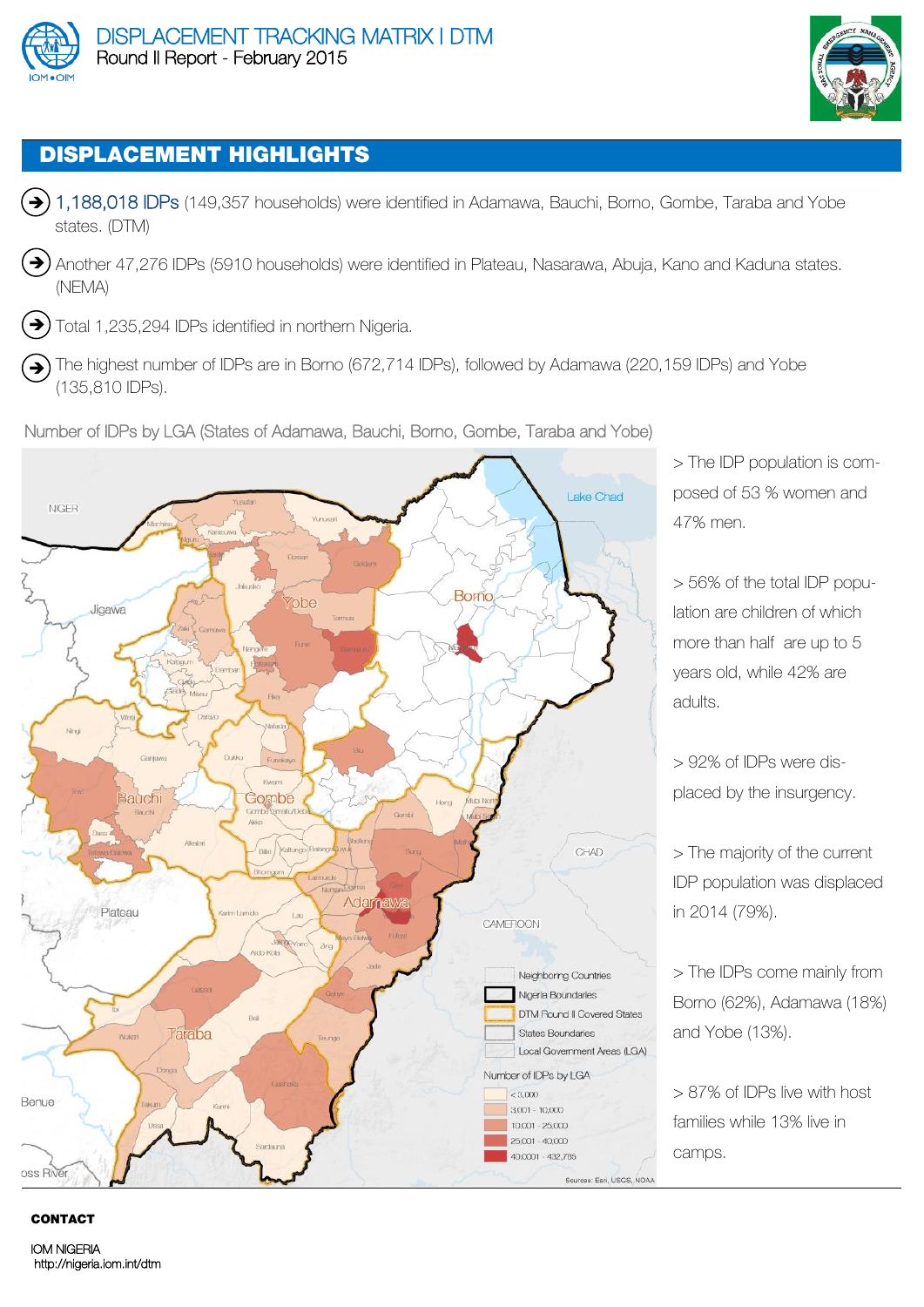#### **INTRODUCTION**

1

Since the beginning of 2014, the increase of violence caused by Boko Haram insurgency has triggered a massive wave of displacement in the north eastern part of Nigeria. The country is also prone to natural disaster and community clashes which have generated and continue to cause displacement all across its territory.

In order to respond to the need for accurate and up-to-date information regarding the movements of internally displaced persons (IDPs) in the context of the current humanitarian crisis, IOM began in close collaboration with the Government of Nigeria, the Displacement Tracking Matrix (DTM) program. The objective of the DTM program is to support the Government of Nigeria in establishing a comprehensive system to collect and disseminate data on IDPs by strengthening the capacity of the National Emergency Management Agency (NEMA), the State Emergency Management Agency (SEMA), the Nigerian Red Cross Society (NRCS) and other partners on the field to undertake IDP assessments in a unified and systematized manner.

Through its first round of assessments, which were carried out from October to December 2014, the DTM program identified 389,281 IDPs (60,232 households) in Adamawa, Bauchi, Gombe, Taraba and Yobe states.

In addition to the states mentioned above, the second round of DTM assessments included three accessible LGAs in Borno state and was conducted from January to February 2015.

This report encompasses both the data collected through the assessments conducted in a total of 79 LGAs and 574 wards where IDP presence has been reported<sup>1</sup> either in camps or in host communities and the results of the camp profile exercises conducted in the formal and informal settlements identified in Adamawa and Borno State. It also presents the data collected by NEMA for Plateau, Nasarawa, Abuja, Kano and Kaduna states.

Due to security reasons, Madagali and Michika LGAs in Adamawa as well as Gujba and Gulani in Yobe were not accessible at the time of the assessment. In Borno, only 3 LGAs were accessible during the evaluation: Maiduguri, Jere and Biu.

The DTM program is funded by the United States Agency for International Development (USAID) and the European Commission's Humanitarian Aid and Civil Protection department (ECHO).

<sup>&</sup>lt;sup>1</sup> The LGAs that have IDP presence have been identified by the State Emergency Management Agency (SEMA) and the concerned Local Government representatives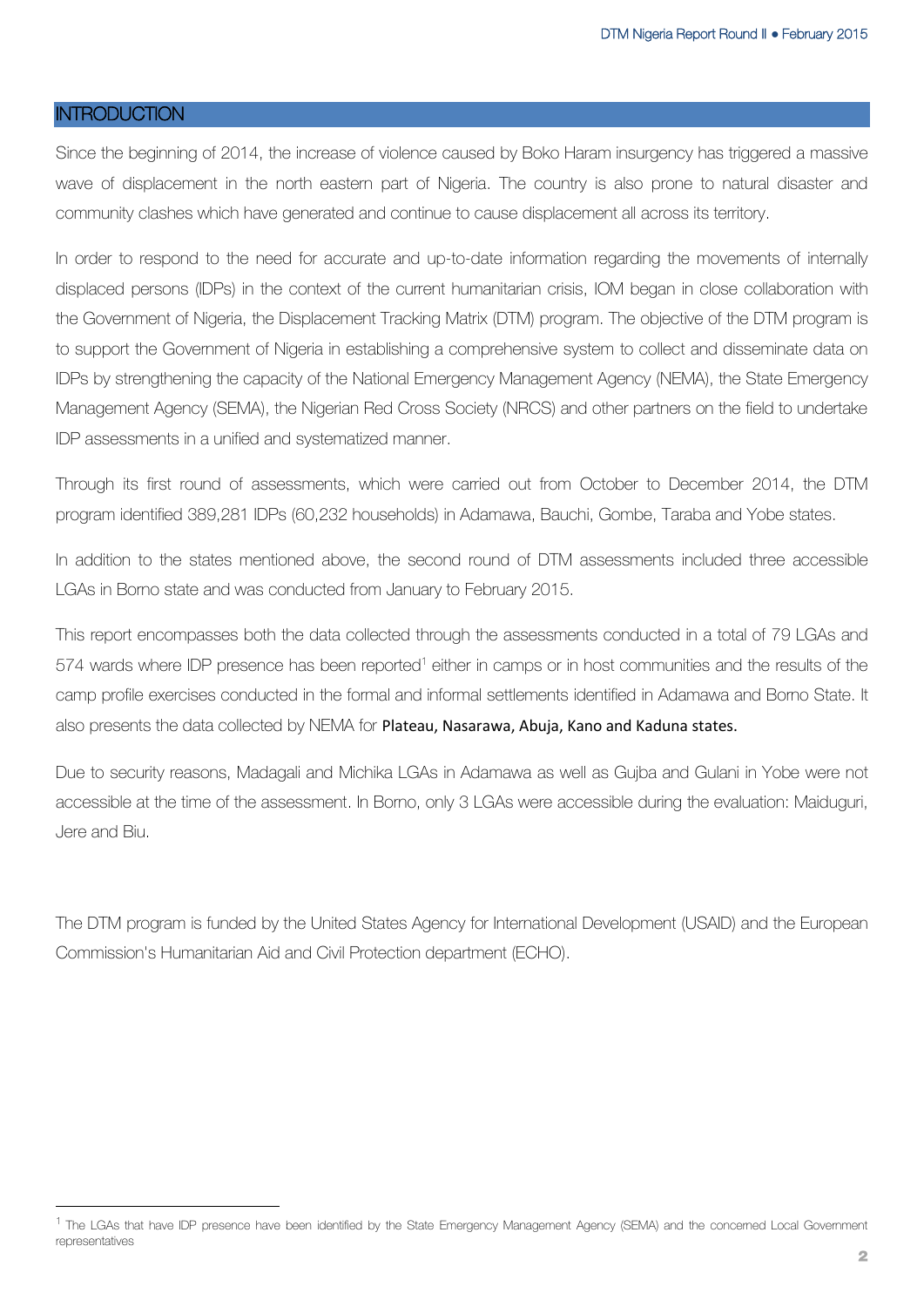#### 1 POPULATION PROFILE

#### 1A: LOCATION OF DISPLACEMENT

The total number of IDPs identified in Adamawa, Bauchi, Borno, Gombe, Taraba and Yobe as of February 2015 is 1,188,018 IDPs (149,357 households). Borno state (672,714 IDPs) has the highest number of IDPs, followed by Adamawa (220,159 IDPs) and Yobe (135,810 IDPs).

| Current<br>Location | <b>IDP</b><br><b>Individuals</b> | <b>IDP</b><br>Households | Average<br>HHs size |
|---------------------|----------------------------------|--------------------------|---------------------|
| <b>ADAMAWA</b>      | 220,159                          | 25,807                   | 8.5                 |
| <b>BAUCHI</b>       | 60,555                           | 9,881                    | 6.1                 |
| <b>BORNO</b>        | 672,714                          | 76,842                   | 8.8                 |
| <b>GOMBE</b>        | 24,655                           | 3,335                    | 7.4                 |
| <b>TARABA</b>       | 74,125                           | 11,599                   | 6.4                 |
| <b>YOBE</b>         | 135,810                          | 21,893                   | 6.2                 |
| <b>Grand Total</b>  | 1,188,018                        | 149,357                  | 8.0                 |

#### Table 1: Total IDP population by current location (State);

The increase in the number of IDPs compared to the first DTM report (389,281 IDPs)<sup>2</sup> is due to the inclusion of Borno state in the second round of assessment as well as the intensification of violence in the North East which has led to additional displacements. Since December 2014, the IDP' population has increased by 78% in Adamawa and by 114,7% in Gombe.

In Borno, Maiduguri LGA is hosting the highest number of IDPs (432,785) whereas most of the internally displaced persons in Adamawa have been identified in Yola South (41,275), Girei (38,495) and Yola North (35,293).

In Yobe the majority of IDPs are in Damaturu (36,855) and Potiskum (21,400). In Gombe, the Gombe LGA is hosting the highest concentration of internally displaced persons (13,472).

In Taraba, most IDPs have been identified in Gassol (20,641) and Gashaka (10,322) LGAs.

#### 1B: DEMOGRAPHIC DATA

The demographic profile of the IDP population in the north-eastern states is the result of a large sample survey conducted in each of the wards visited by the data collector teams. For all wards assed (574 in total), 20 household were interviewed for detailed age and sex breakdown. This sample represents 6,9% of the total identified IDP population (81,193 IDPs).

After extrapolation, the results of the survey show that 53% of the IDP population are female and 47 % are male. Children of less than 18 constitutes 56% of the IDP population and more than half of them are 5 years old or younger.

1

<sup>2</sup> DTM report, December 2014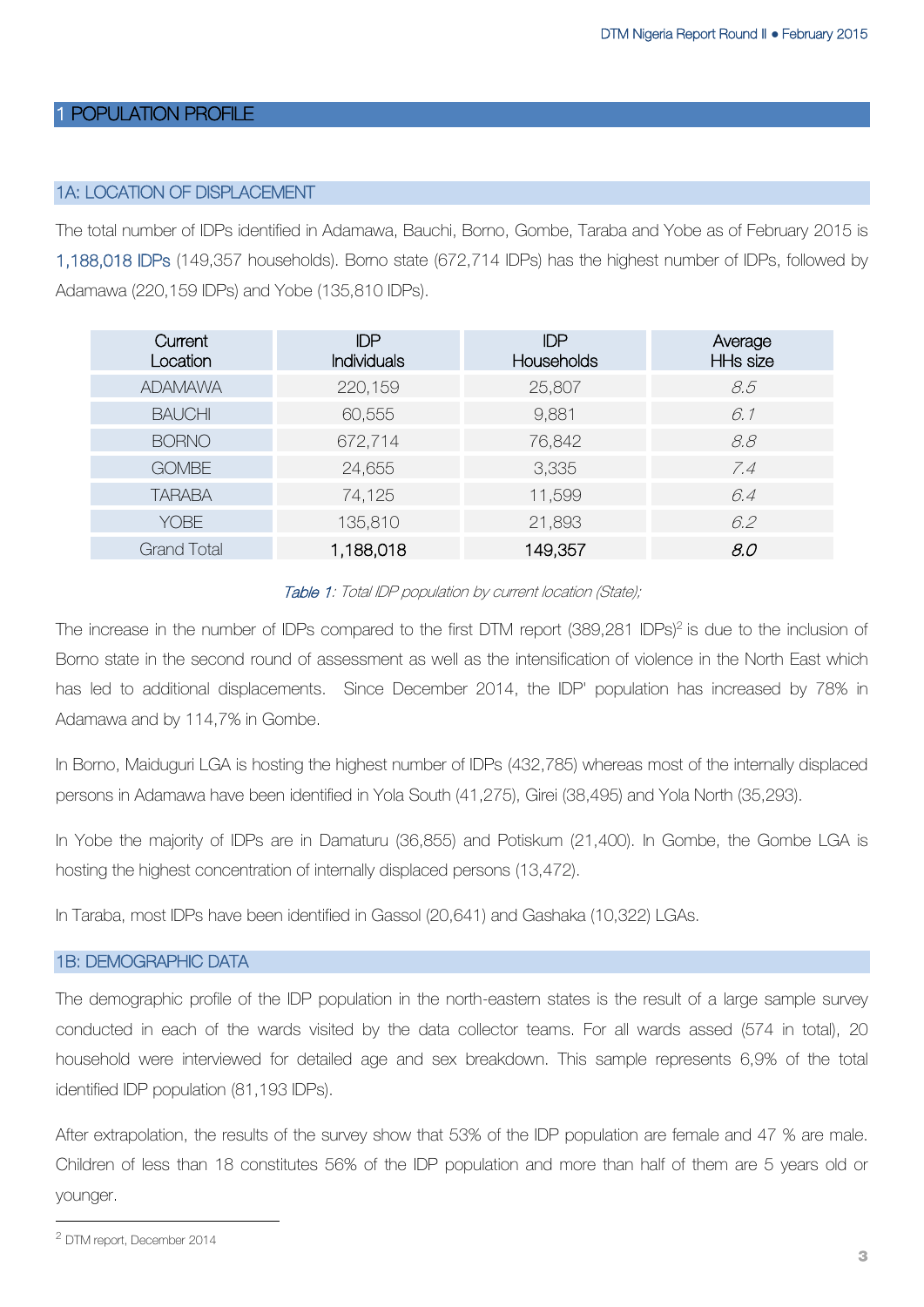

Chart 1: IDP Population by major age group and sex breakdown;

#### 1C: REASONS OF DISPLACEMENT

As highlighted in the first DTM report, the vast majority of IDPs identified in Adamawa, Bauchi, Borno, Gombe, Taraba and Yobe have been displaced because of the insurgency (91.98%). a smaller number was forced to leave their place of origin because of community clashes (7.96%) or natural disaster (0.06%).



Chart 2: Reasons for displacement of identified IDP population;

If the insurgency is the main factor of displacement in Adamawa, Borno, Gombe and Yobe, the situation is different in Taraba were the majority of IDPs identified (79,7% of IDPs) have been displaced by communal clashes. In Bauchi, 55,4% of the IDPs have been displaced by the insurgency while 44,6% have been displaced by communal clashes.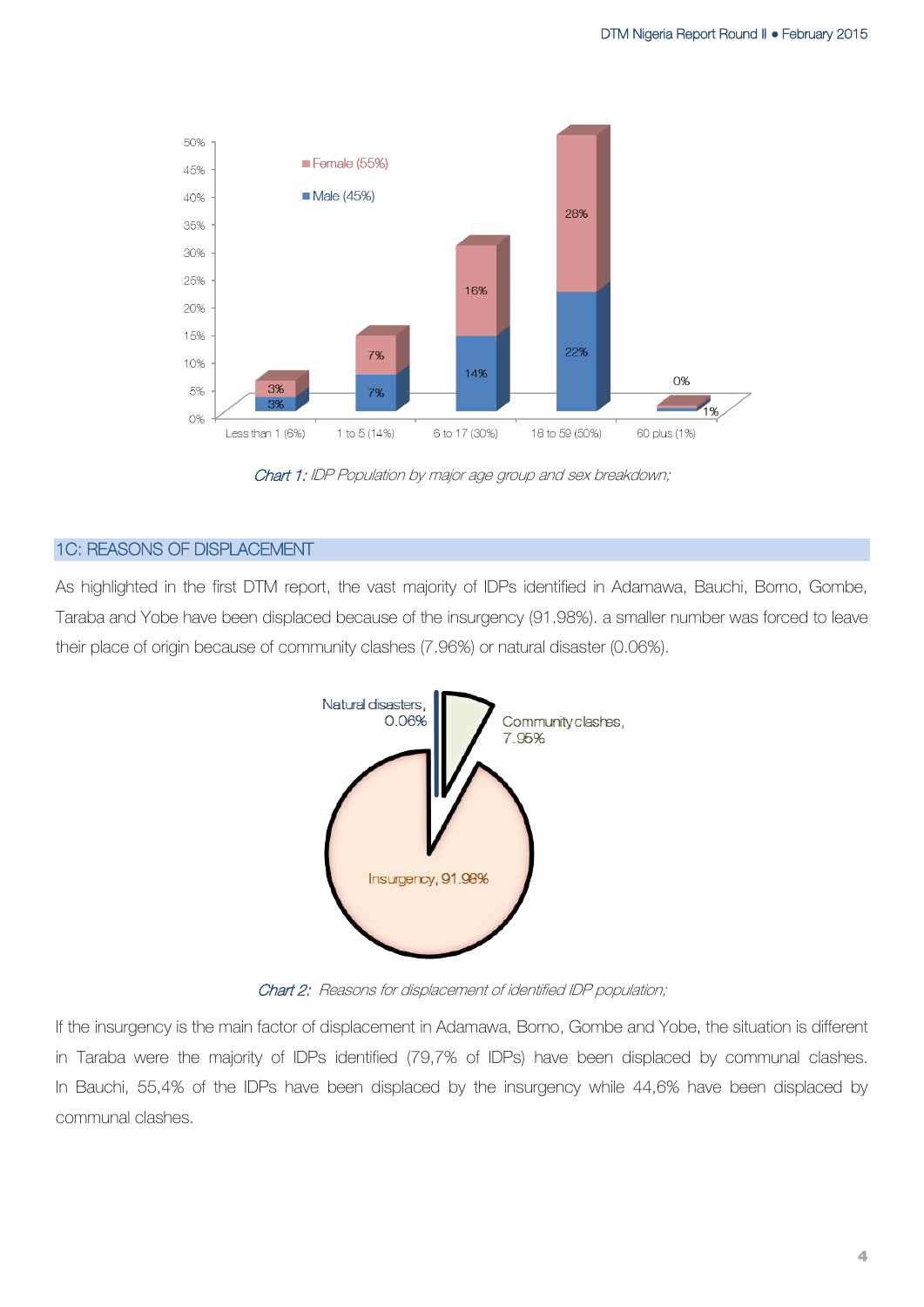

Chart 3: Total IDP Population by current location (State) and reason for displacement;

#### 1D: YEARS OF DISPLACEMENT

The majority of the IDPs identified during the second round of assessment left their place of origin in 2014 (79,5%) which corresponds to the escalation of violence in the north east.



Chart 4: IDP population by year of displacement;

In Bauchi, a significant portion of the IDP population (31,3%) left their place of origin before 2012 which correspond to the movement of IDPs displaced from the middle belt due to communal clashes. In Borno, 24,2% of the population was displaced in 2015 following the increase in violence in this state since the beginning of the year.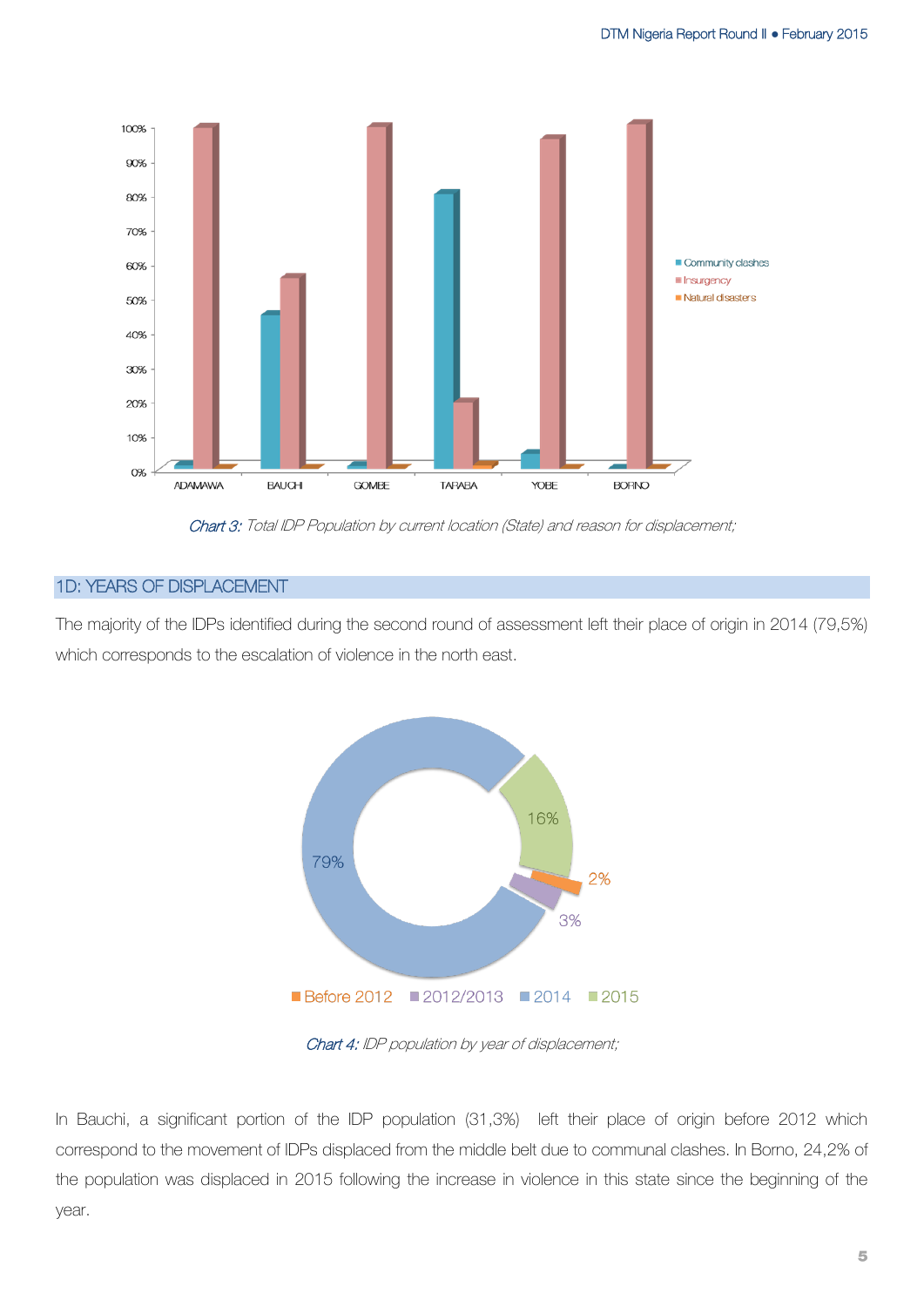

Chart 5: IDP population by year of displacement and current location (State);

#### 1E: ORIGIN OF THE DISPLACED POPULATION

The majority of the IDPs identified during this exercise come from the states which have been most affected by the insurgency: 62.3% come from Borno, 17.8% from Adamawa and 12.6% from Yobe.

|                 |                | <b>CUREENT LOCATION</b> |               |                          |               |                          |              |  |  |
|-----------------|----------------|-------------------------|---------------|--------------------------|---------------|--------------------------|--------------|--|--|
|                 |                | <b>ADAMAWA</b>          | <b>BAUCHI</b> | <b>GOMBE</b>             | <b>TARABA</b> | <b>YOBE</b>              | <b>BORNO</b> |  |  |
| STATE OF ORIGIN | <b>ADAMAWA</b> | 88.8%                   | 6.6%          | 5.5%                     | 14%           |                          |              |  |  |
|                 | <b>BAUCHI</b>  |                         | 25.9%         |                          |               |                          |              |  |  |
|                 | <b>BENUE</b>   |                         |               |                          | 7.7%          |                          |              |  |  |
|                 | <b>BORNO</b>   | 10.8%                   | 42.0%         | 61.9%                    | 1.5%          | 1.1%                     | 100%         |  |  |
|                 | <b>GOMBE</b>   |                         |               | 0.8%                     |               |                          |              |  |  |
|                 | <b>KADUNA</b>  |                         | 0.4%          |                          |               |                          |              |  |  |
|                 | <b>PLATEAU</b> |                         | 8.6%          |                          |               |                          |              |  |  |
|                 | <b>TARABA</b>  | 0.4%                    | 1.3%          |                          | 76.8%         | $\overline{\phantom{a}}$ |              |  |  |
|                 | <b>YOBE</b>    |                         | 12.3%         | 31.9%                    |               | 98.9%                    |              |  |  |
|                 | <b>ZAMFARA</b> |                         | 2.8%          | $\overline{\phantom{a}}$ |               | $\qquad \qquad -$        |              |  |  |

#### Table 2: IDP Population by state of origin and current location (State);

The majority of IDPs identified in Borno comes from the same state, mostly from Bama and Gwosa LGAs (24,1% and 18,6% of IDPs in Borno). In Adamawa, most IDPs come from Michika and Madagali LGAs that are currently under Boko Haram control. Most IDPs in Yobe come from Geidam and Gujba LGAs, the latest is currently occupied by Boko Haram. The majority of IDPs identified in Bauchi and Gombe states come from Borno state (42% of IDs in Bauchi and 61,9% in Gombe). In Taraba, most IDPs come from Wukari LGA (55%) which has been severely affected by communal clashes over the past months.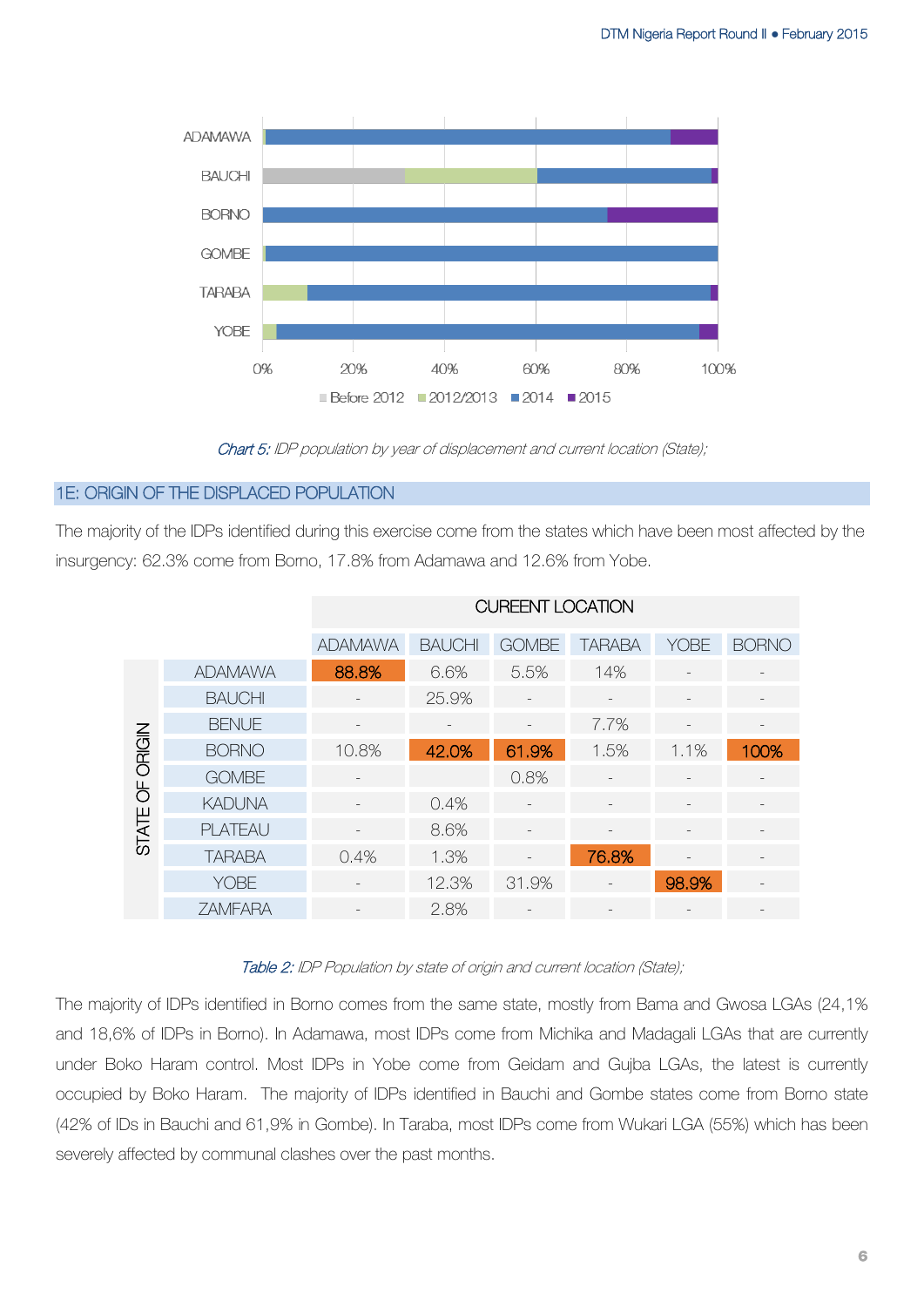#### 1F: TYPE OF LOCATION - RESIDENCE OF IDPS



#### Chart 6: IDP Population by type of location;

The vast majority of IDPs in north east Nigeria live with relatives or friends. While 87% of IDPs live with host communities, 13% live in camps. However, the situation is different from one state to another. While no camps have been identified in Yobe, Bauchi and Gombe, 12% of the IDP population in Adamawa and 18% of IDPs in Borno live in camps or camp-like setting.

#### 2 SITES PROFILE

#### 2A: LOCATION AND NUMBER OF IDPS IN 33 SITES

A total of 43 displacement sites have been identified in Adamawa, Borno and Taraba states. The number of individuals residing in these sites is 154,008 individuals (19,348 households).

The data for this report are the results of a detailed site assessment conducted in 33 sites in Borno and Adamawa in January and February 2015 covering 148, 484 individuals (18,255 households).

The sites assessed during this exercise have been classified in three categories:

- Camp: open-air settlements, usually made-up of tents, where IDPs find accommodation;
- Collective center: pre-existing buildings and structures used for collective and communal settlements of the displaced population;
- Transitional center: centers which provide short term/temporary accommodation for the displaced population.

#### 2A.1: LOCATION AND NUMBER IN BORNO

There are 120,872 individuals (13,658 households) living in 15 displacement sites in Borno. The majority of sites are located in Maiduguri (10 displacement sites), 4 sites are situated in Jere and 1 site is located in Biu.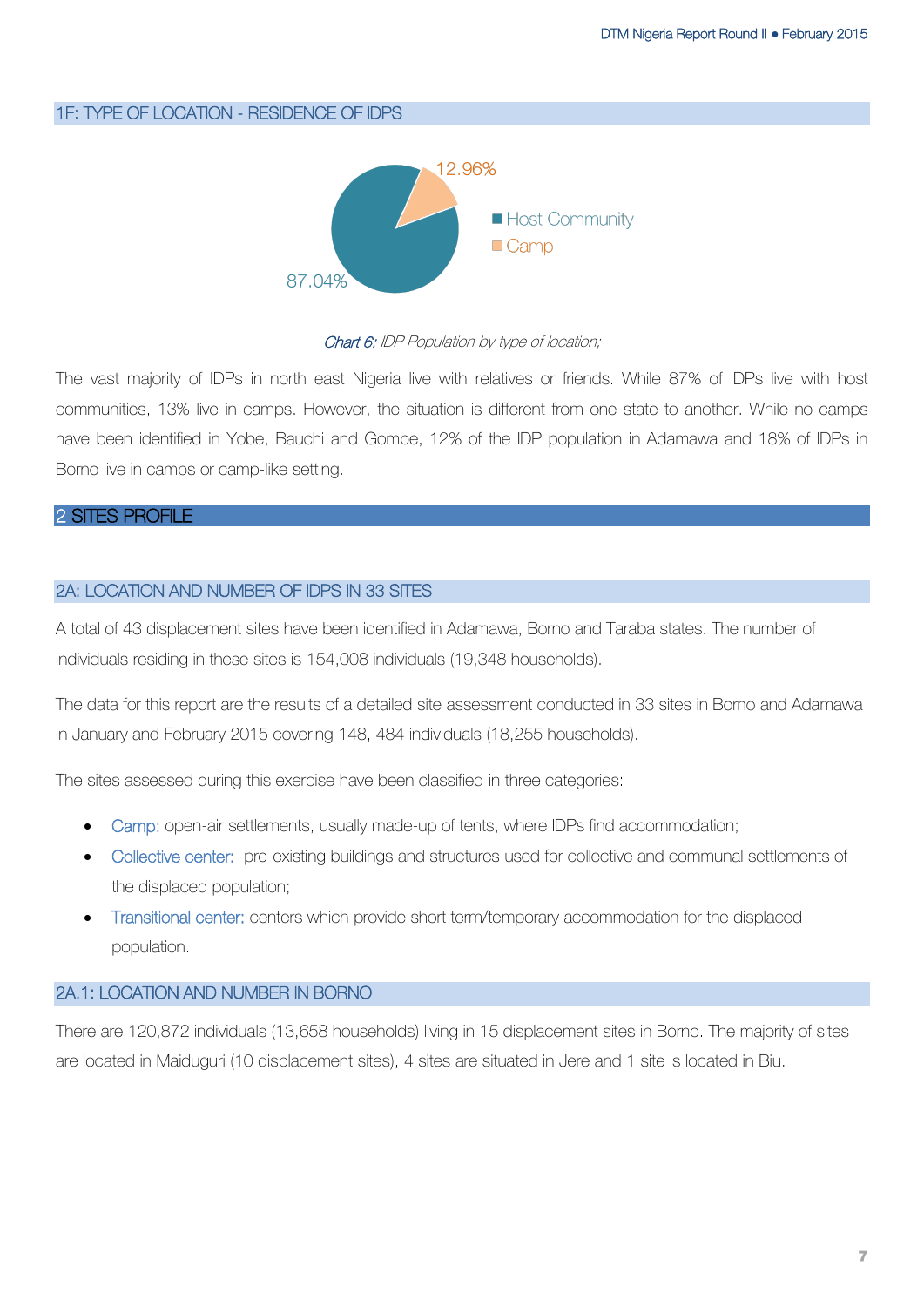The majority of sites are categorized as collective centers (12 sites), while two sites are categorized as "camps" and one site as a "transitional center". Half of the sites were recorded as spontaneous settlements, while the other half was categorized as planned settlements.

All sites with the exception of one have an official established Camp Management Committee (CMC) composed of members from the displaced community at the site. 11 sites have an appointed Site Management Agency and registration activity.

#### 2A.2: LOCATION AND NUMBER IN ADAMAWA

There are 27,612 individuals (4,381 households) living in 18 displacement sites in Adamawa. The majority of sites are located in Yola South (6 sites) and Girei (5 sites). Other sites are located in Furfore (1 site), Yola North (1 site), Ganye (1 site), Mubi South (1 site), Toungo (1 site), Numan (1 site), and Song (1 site).

The majority of sites are categorized as camps and collective centers. Seven sites fall in the "camp" category, ten sites belong to the "collective center" category, and one site was classified as a "transitional center". The majority of individuals (48%) reside in collective centers, while 44% of individuals live in camps, and 8% live in transitional center. Most of the sites (15 out of 18) were recorded as spontaneous settlements, while remaining 3 sites were categorized as planned settlements. Eleven sites have an official established Camp Management Committee (CMC) made up from the community at the site. 15 sites have registration activity and only 3 sites have appointed Site Management Agency in the site.

#### 2B: DEMOGRAPHIC AND VULNERABILITIES

The results of the displacement site assessments exercise show that 62% of the IDP population in sites are female while 38% are male. Half of the total number of individuals residing in sites are children under 17 years old.



Chart 7: IDP Population by major age group and sex breakdown;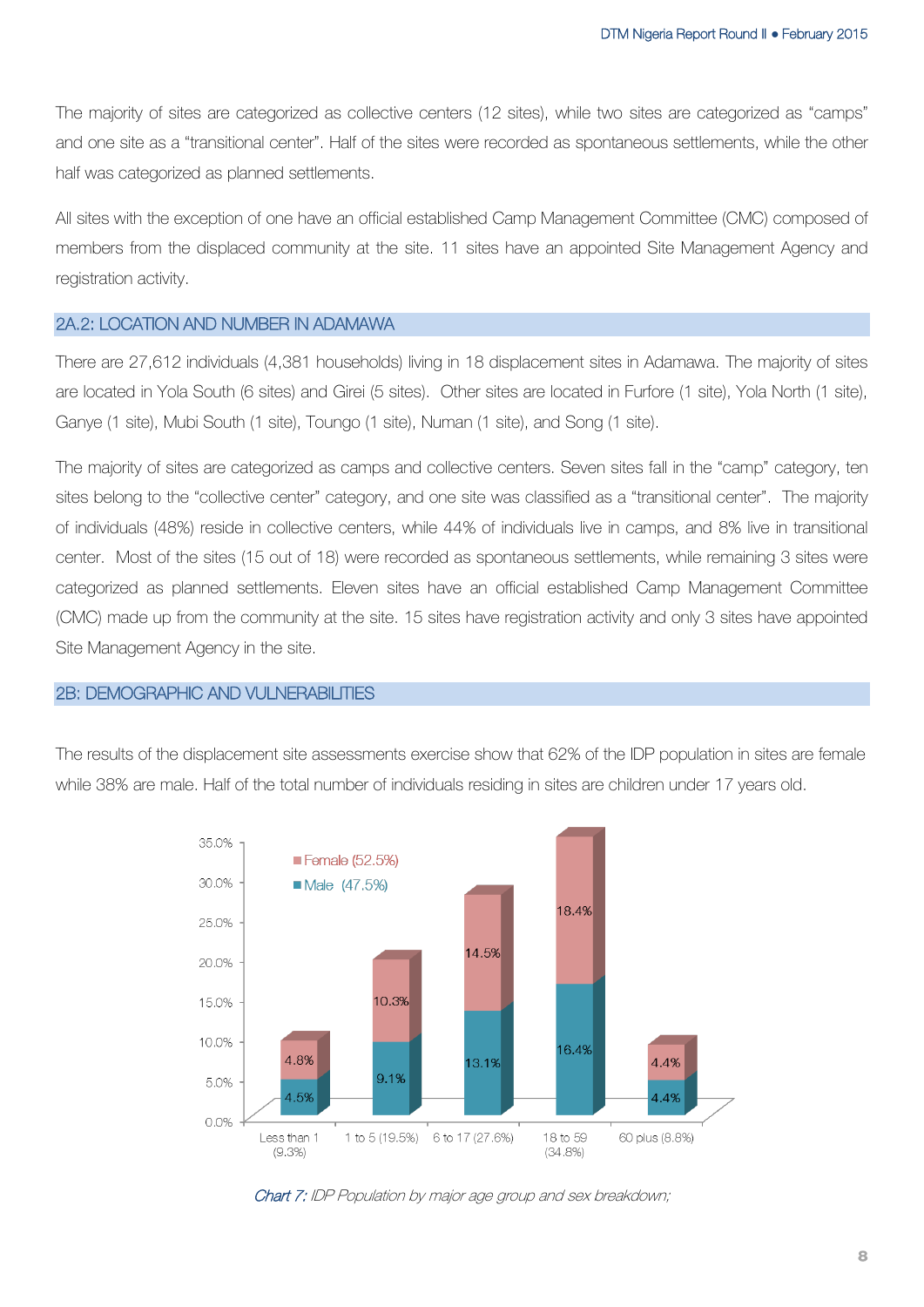As for the vulnerability identified within the IDP population in sites, 3.33% are single headed-households, 2.26% are breastfeeding mothers, 1.22% are pregnant women. In addition, 1.61% of the IDPs have been identified as unaccompanied and separated children.

#### 2C: SECTOR ANALYSIS

# SHELTER

The most common types of shelter identified during the site assessments are schools (14 sites) and government buildings (9 sites). The other types of shelter include tent (2 sites), self-made tents (3 sites) and bunk houses (2 sites). 37.8% of individuals live in tents, while 29.3% live in government buildings, and 24.3% reside in schools.

In the majority of sites (19 out of 33) individuals do not have access to electricity. The situation is more critical in Borno where residents do not have access to electricity in 13 sites out of 15. In 14 sites less than 25% of individuals have access to safe cooking facilities whereas in 10 sites individuals have no access to safe cooking facilities, 9 of these sites are located in Borno. The predominant majority of sites (25 out of 33) do not have adequate lighting in the majority of communal points.



In 13 sites the main water source is located on-site within a 20 minute walk and in 9 sites the main water source is located on site, but requires more than a 20 minute walk. In 10 sites the main water source is located off-site. In 17 sites there is about 10-15 litres of water available per person and per day whereas 9 sites have less than 10 litres of water per person and per day. Households in the majority of sites (29 out of 33) reported that the drinking water is potable and households in 27 sites reported no complaints about the quality of the drinking water.

In the sites assessed there is on average one toilet per 368 individuals when the sphere standards recommend 20 persons per toilets. The availability of toilets is particularly critical in Borno where there is one toilet per 472 individuals.

The majority of sites (25 out of 33) have separate male and female toilets and separate bathing areas (24 sites). The households in the majority of sites (26out of 33) reported "not so good condition" of the latrines.

# FOOD AND NUTRITION

Households in 20 sites have access to food distribution. In terms of frequency, 13 sites receive food distribution every day, another 13 sites receive irregular food distribution. In 3 sites (all located in Adamawa) individuals have never received food distribution. Households in all sites with the exception of one reported having no supplementary feeding for children or breastfeeding mothers. Screening for malnutrition has not been conducted in 27 sites.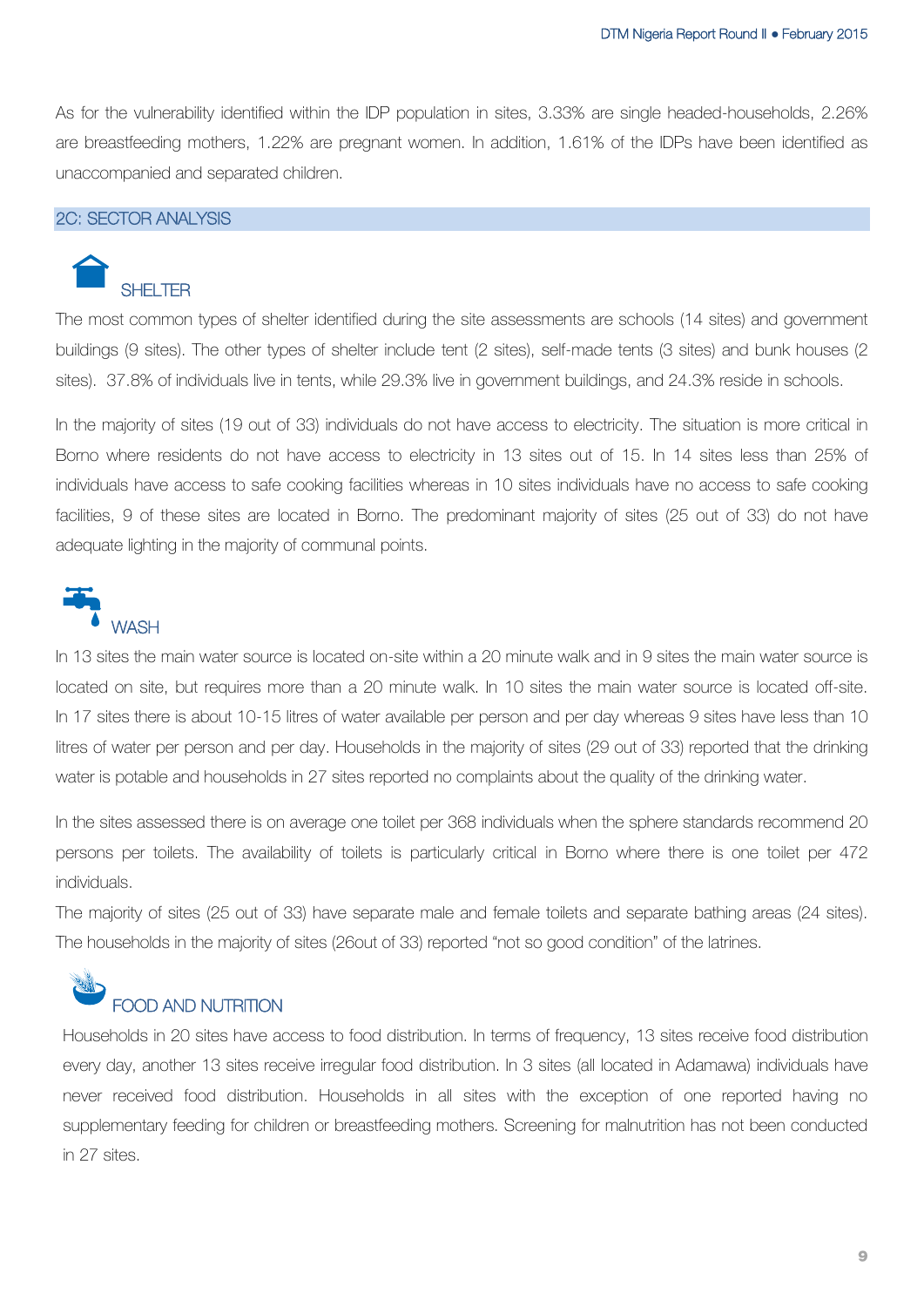

18 sites do not have regular access to medicine. In 19 sites, health facilities are located on-site within 3 km walk. In addition, 18 sites do not have a referral system for IDPs to be transferred to medical facilities in case of necessity. Malaria, cough and fever are the most prevalent health problem identified on sites.



There is formal or informal education taking place at 21 sites. In the majority of sites (29 out of 33) nearest education facilities are located within 1 km walk. However, in 17 sites less than 25% of children attend school. Only in 4 sites, more 75% of the children attend schools.

## P **PROTECTION**

19 sites have security on site. In 24 sites individuals reported no security incidents. However, in 25 sites women and children said that they were not feeling safe. 21 sites do not have a referral mechanism for incidents. In majority (26 out of 33) of the sites residents do not have self-identification cards or other forms of documentation.